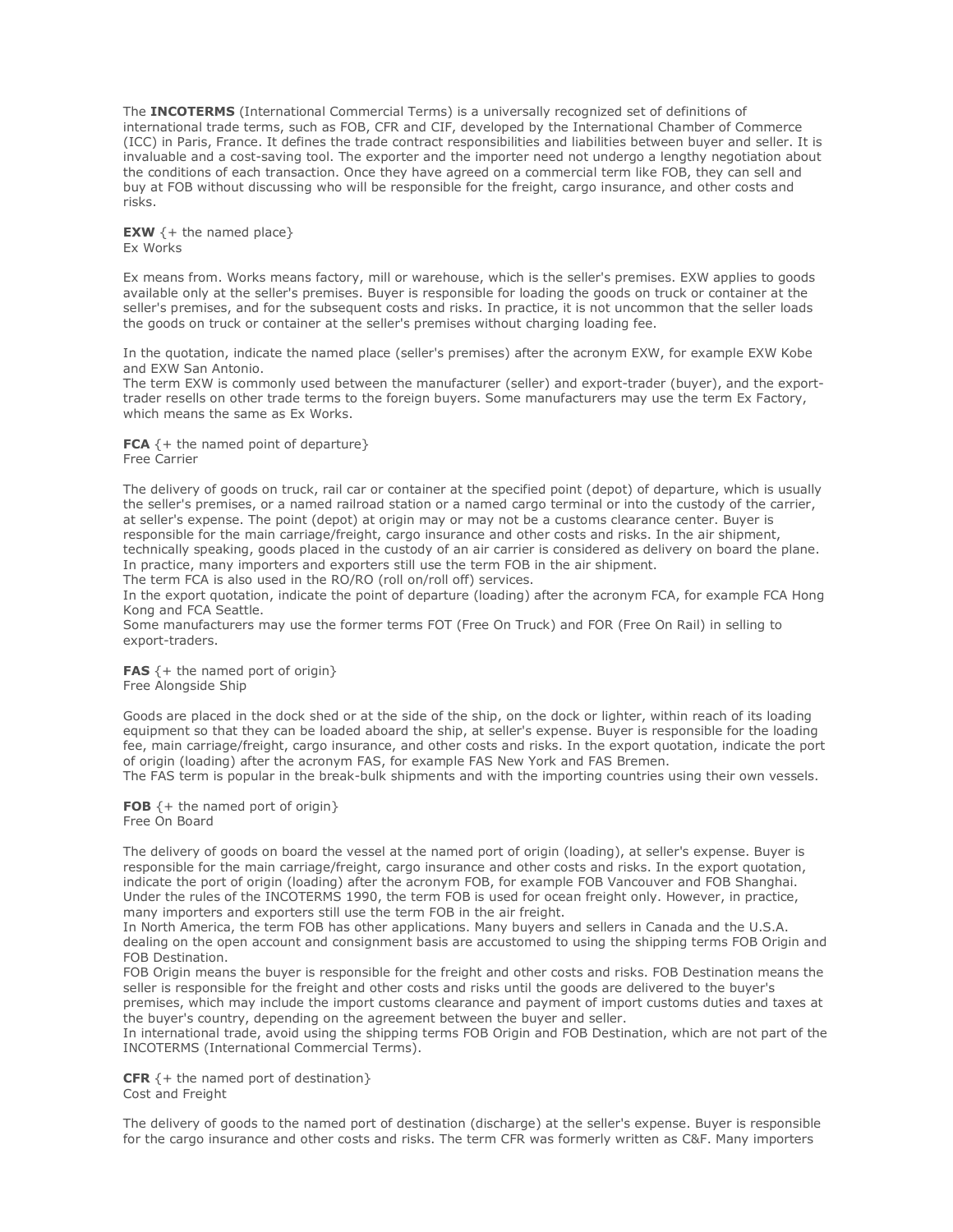and exporters worldwide still use the term C&F. In the export quotation, indicate the port of destination (discharge) after the acronym CFR, for example CFR Karachi and CFR Alexandria. Under the rules of the INCOTERMS 1990, the term Cost and Freight is used for ocean freight only. However, in practice, the term Cost and Freight (C&F) is still commonly used in the air freight.

**CIF**  $\{+$  the named port of destination $\}$ Cost, Insurance and Freight

The cargo insurance and delivery of goods to the named port of destination (discharge) at the seller's expense. Buyer is responsible for the import customs clearance and other costs and risks. In the export quotation, indicate the port of destination (discharge) after the acronym CIF, for example CIF Pusan and CIF Singapore. Under the rules of the INCOTERMS 1990, the term CIF is used for ocean freight only. However, in practice, many importers and exporters still use the term CIF in the air freight.

**CPT**  $\{+$  the named place of destination $\}$ Carriage Paid To

The delivery of goods to the named place of destination (discharge) at seller's expense. Buyer assumes the cargo insurance, import customs clearance, payment of customs duties and taxes, and other costs and risks. In the export quotation, indicate the place of destination (discharge) after the acronym CPT, for example CPT Los Angeles and CPT Osaka.

**CIP**  $\{+$  the named place of destination $\}$ Carriage and Insurance Paid To

The delivery of goods and the cargo insurance to the named place of destination (discharge) at seller's expense. Buyer assumes the import customs clearance, payment of customs duties and taxes, and other costs and risks. In the export quotation, indicate the place of destination (discharge) after the acronym CIP, for example CIP Paris and CIP Athens.

**DAF**  $\{+$  the named point at frontier $\}$ Delivered At Frontier

The delivery of goods to the specified point at the frontier at seller's expense. Buyer is responsible for the import customs clearance, payment of customs duties and taxes, and other costs and risks. In the export quotation, indicate the point at frontier (discharge) after the acronym DAF, for example DAF Buffalo and DAF Welland.

**DES**  $\{+$  the named port of destination $\}$ Delivered Ex Ship

The delivery of goods on board the vessel at the named port of destination (discharge), at seller's expense. Buyer assumes the unloading fee, import customs clearance, payment of customs duties and taxes, cargo insurance, and other costs and risks. In the export quotation, indicate the port of destination (discharge) after the acronym DES, for example DES Helsinki and DES Stockholm.

**DEQ**  $\{+$  the named port of destination $\}$ Delivered Ex Quay

The delivery of goods to the quay (the port) at destination at seller's expense. Seller is responsible for the import customs clearance and payment of customs duties and taxes at the buyer's end. Buyer assumes the cargo insurance and other costs and risks. In the export quotation, indicate the port of destination (discharge) after the acronym DEQ, for example DEQ Libreville and DEQ Maputo.

**DDU**  $\{+$  the named point of destination $\}$ Delivered Duty Unpaid

The delivery of goods and the cargo insurance to the final point at destination, which is often the project site or buyer's premises, at seller's expense. Buyer assumes the import customs clearance and payment of customs duties and taxes. The seller may opt not to insure the goods at his/her own risks. In the export quotation, indicate the point of destination (discharge) after the acronym DDU, for example DDU La Paz and DDU Ndjamena.

**DDP**  $\{+$  the named point of destination $\}$ Delivered Duty Paid

The seller is responsible for most of the expenses, which include the cargo insurance, import customs clearance, and payment of customs duties and taxes at the buyer's end, and the delivery of goods to the final point at destination, which is often the project site or buyer's premises. The seller may opt not to insure the